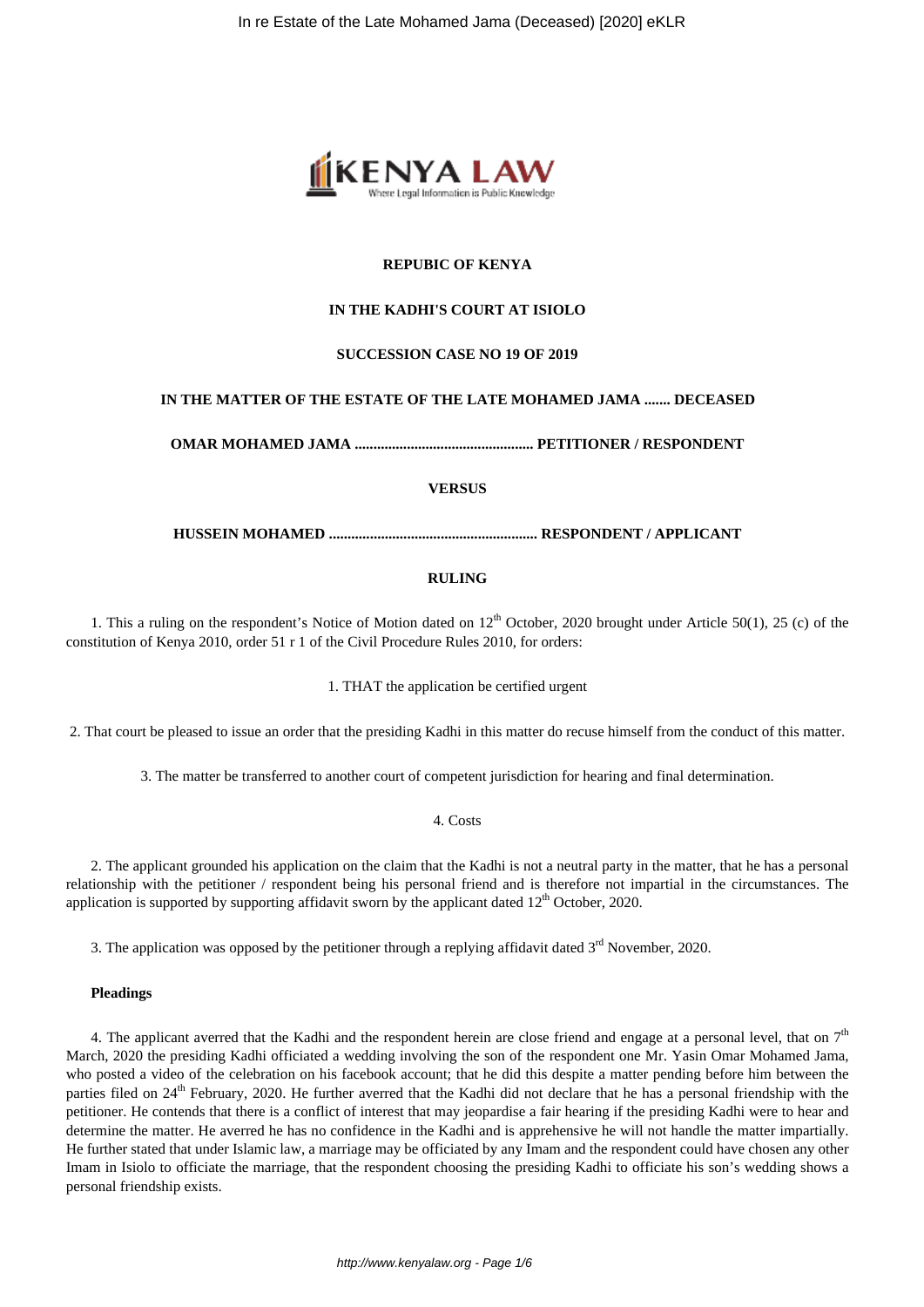5. On the other hand, the respondent averred that the application does not meet the threshold required of the grounds for recusal of a judicial officer. He averred further that the applicant failed to elucidate or impute the slightest bias that this court exhibited in how the matter has been handled thus far, that the court has been as judicious as it can be and as a result no appeal has been lodged against any of the ruling delivered thus far in relation to this matter. He contends the applicant is mischievous and desirous to forum shop and delay the finalisation of matter. He further deponed that a Kadhi has jurisdiction to officiate Muslim marriages.

#### **Submissions**

6. Mr. Majani for the applicant submitted that the presiding Kadhi was invited to officiate and / or attend a wedding of the respondent's son on  $7<sup>th</sup>$  March 2020, that a video of the ceremony was posted on Yasin Omar's facebook account, which video was submitted to court as evidence. In the video, the Kadhi is seen rejoicing, feasting and dining with the respondent's son. He further submitted that the Kadhi refused or failed to submit the fact of his relationship with the respondent to the applicant while his application was pending and the Kadhi gave him a hearing date for his preliminary objection which he dismissed. He argued the Kadhi cannot be a fair arbiter in the matter and that the applicant he and the applicant lack confidence in the presiding Kadhi.

7. Mr. Ashaba for the respondent submitted that the application has not met the threshold required for a judicial officer to recuse himself. He submitted that there is nothing that has been put to show bias of this court, that no instance was mentioned to show they were treated unfairly. It is his submission that the court was fair to the applicant. He contends the preliminary objection lacked merit and any court would have dismissed it. He further submitted that the video failed to play the video and the certificate was not made by an expert as required by law. He also stated the image of the picture is not clear.

8. He submitted that a Kadhi has jurisdiction to sit in and officiate a Muslim marriage under the law. He posited that if the application is allowed, it will open a pandora's box for Kadhis not to officiate marriages the country. They appropriate way to do that was by way of legal review. He argued the Kadhi was not at the wedding as a relative but vide rules of Muslim marriage.

## **Background**

9. A simple background is necessary for purpose of perspective to the issue in this application. The petitioner filed this succession matter as uncontested for determination of heirs and their respective shares under Islamic law and vesting of estate on 12<sup>th</sup> March 2019. Judgment was entered on 21<sup>st</sup> January 2020. On 24<sup>th</sup> February, 2020 the petitioner filed an application against the respondent for orders for him to give vacant possession of the estate property. On 3rd March 2020, the court, *suo moto*, enjoined the applicant in the matter as an interested party as the orders sought would adversely affect him. They had not filed a reply by the hearing date on  $11<sup>th</sup>$  March 2020. The court encouraged parties to talk towards settlement and gave applicant more time to file reply, if settlement was not reached.

10. The country was directly affected by the Covid-19 pandemic and court operations were scaled down. Operations were scaled up in June 2020. The petitioner through his advocate set his application down for hearing.

11. The court proceeded ex-parte on  $18<sup>th</sup>$  August, 2020 after failure of applicant's advocate to appear of file reply. A ruling date of  $25<sup>th</sup>$  August 2020 was given for the application dated  $24<sup>th</sup>$  February, 2020. The applicant (respondent in that application) applied for and was granted by consent, setting aside the delivery of the ruling and parties agreed to dispose the application by way of written submission. This was just one day before the dated for delivery of the ruling. The applicant filed two other applications consecutively. A Preliminary objection dated  $25<sup>th</sup>$  August 2020 and another application, summons for revocation of letters of administration dated  $27<sup>th</sup>$  August, 2020. The preliminary objection was given precedence, argued and ruling delivered on  $30<sup>th</sup>$ September, 2020. Immediately after completion of delivery of the ruling in open court, Mr. Majani counsel for the applicant addressed court and stated they will be appealing against the ruling and will be applying for the court to recuse itself because he was informed that 'your relationship with Omar is too close'.

## **Analysis and Determination**

12. Judicial officer's impartiality is one of the cornerstones of fair trial, which is a constitutional right. Where a judicial officer has a pecuniary interest in the outcome of the case or there is possibility of bias, a judicial officer should not hesitate to recuse himself from hearing the case. One cannot be a judge in his or her own case. In **Locabail (U.K.) Ltd. Vs. Bayfield Properties Ltd.**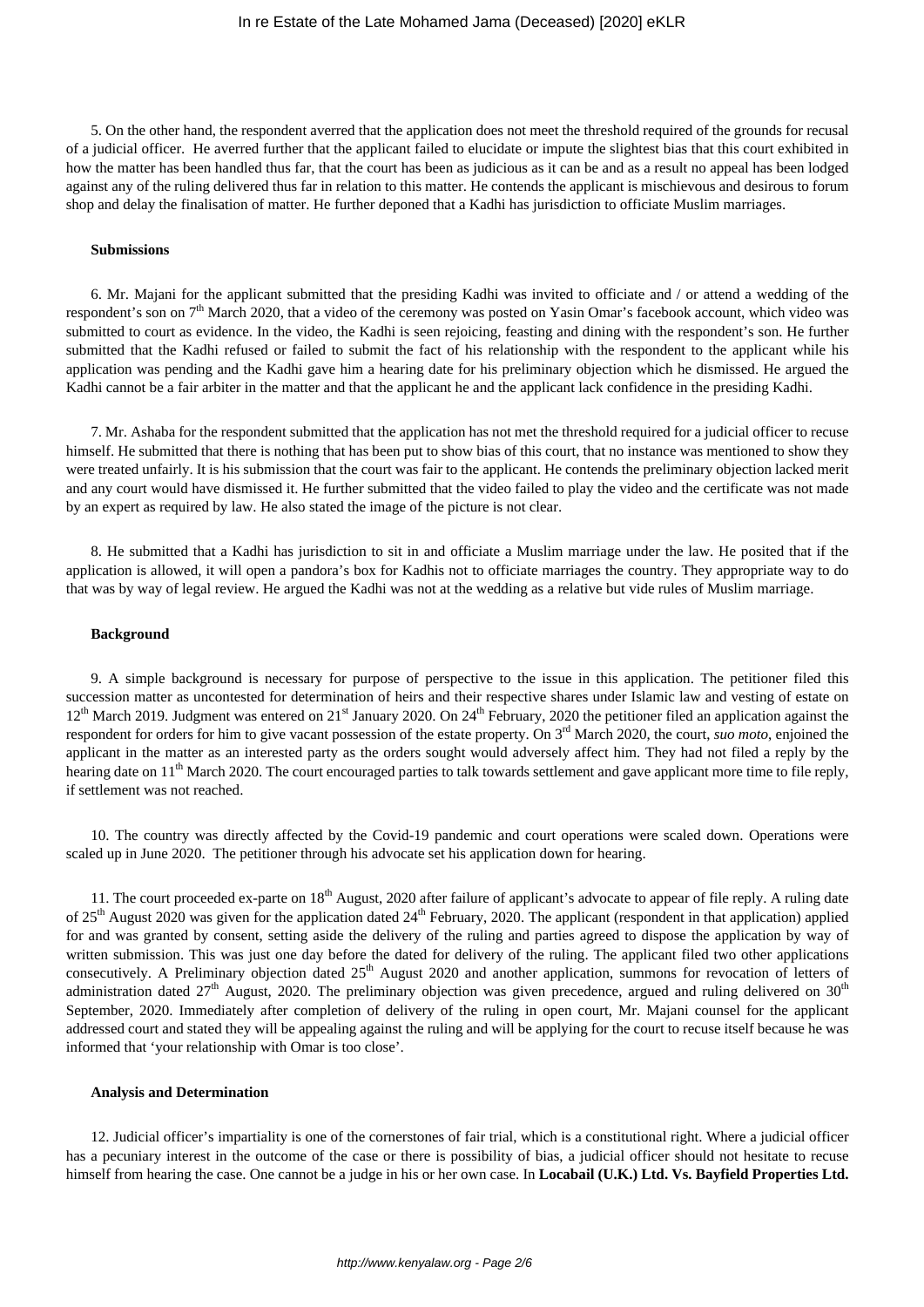**and Another** *[2000] Q.B. 451.* The court observed:

## *'The basic rule is not in doubt. Nor is the rationale of the rule: that if a judge has a personal interest in the outcome of an issue which he is to resolve, he is improperly acting as a judge in his own cause; and that such a proceeding would, without more, undermine public confidence in the integrity of the administration of justice."*

13. Judicial officers are presumed impartial due to the oath of office they have taken and training they have undergone. In the **President of the Republic of South Africa vs. The South African Rugby Football Union & Others Case CCT 16/98**, the court stated:

**''…In applying the test for recusal, courts have recognised a presumption that judicial officers are impartial in adjudicating disputes. This is based on the recognition that legal training and experience prepare judges for the often difficult task of fairly determining where the truth may lie in a welter of contradictory evidence…..This consideration was put as follows by Cory J in R. v. S. (R.D.):37**

14. In their separate concurrence**, L'Heureux-Dube and McLachlin JJ say:38**

**'The presumption of impartiality carries considerable weight, for as Blackstone opined at p. 361 in Commentaries on the Laws of England III . . .[t]he law will not suppose possibility of bias in a judge, who is already sworn to administer impartial justice, and whose authority greatly depends upon that presumption and idea. Thus, reviewing courts have been hesitant to make a finding of bias or to perceive a reasonable apprehension of bias on the part of a judge, in the absence of convincing evidence to that effect:** *R. v. Smith & Whiteway Fisheries Ltd. (1994), 133 N.S.R. (2d) 50 (C.A). at pp. 60-61***.'**

15. Due to the nature and sensitivity of the application for recusal of a judicial officer, the established procedure is for the party contemplating applying for recusal to first seek to have the issues raised in chambers, if dissatisfied it may proceed in open court. This is because it touches on the integrity of a judicial officer and the court. **In the Judicial Review case No.124 of 2014,** the Judge setting out the procedure for an application for recusal in paragraph 38.

*"The procedure in application for recusal is now well settled. The usual procedures in application for recusal is that the Counsel for the applicant seeks a meeting in Chambers with the Judge or Judges in the presence of her or his opponent. The grounds for recusal are put to the Judge who is given an opportunity, if sought, to respond to them. In the event of recusal being refused by the Judge, the applicant would, if so advised move the application in open Court".*

16. The threshold of evidence required to prove bias is high specifically beacuse it touches on judicial integrity. An application for recusal on ground of bias and impartiality must be subjected to a rigorous test. The burden of proof rests on the applicant to prove real danger than probability of bias. In the case of **Committee for Justice and Liberty et al vs. National Energy Board** the Court stipulated the threshold required to a finding of bias.

**'Regardless of the precise words used to describe the test, the object of the different formulations is to emphasize that the threshold for a finding of real or perceived bias is high. It is a finding that must be carefully considered since it calls into question an element of judicial integrity.'**

17. The court further stated:

**"…the apprehension of bias must be a reasonable one, held by reasonable and right-minded persons, applying themselves to the question and obtaining thereon the required information. … [The] test is what would an informed person, viewing the matter realistically and practically - and having thought the matter through – conclude.**

**"An unfounded or unreasonable apprehension concerning a judicial officer is not a justifiable basis for such an application. The apprehension of the reasonable person must be assessed in the light of the true facts as they emerge at the hearing of the application.**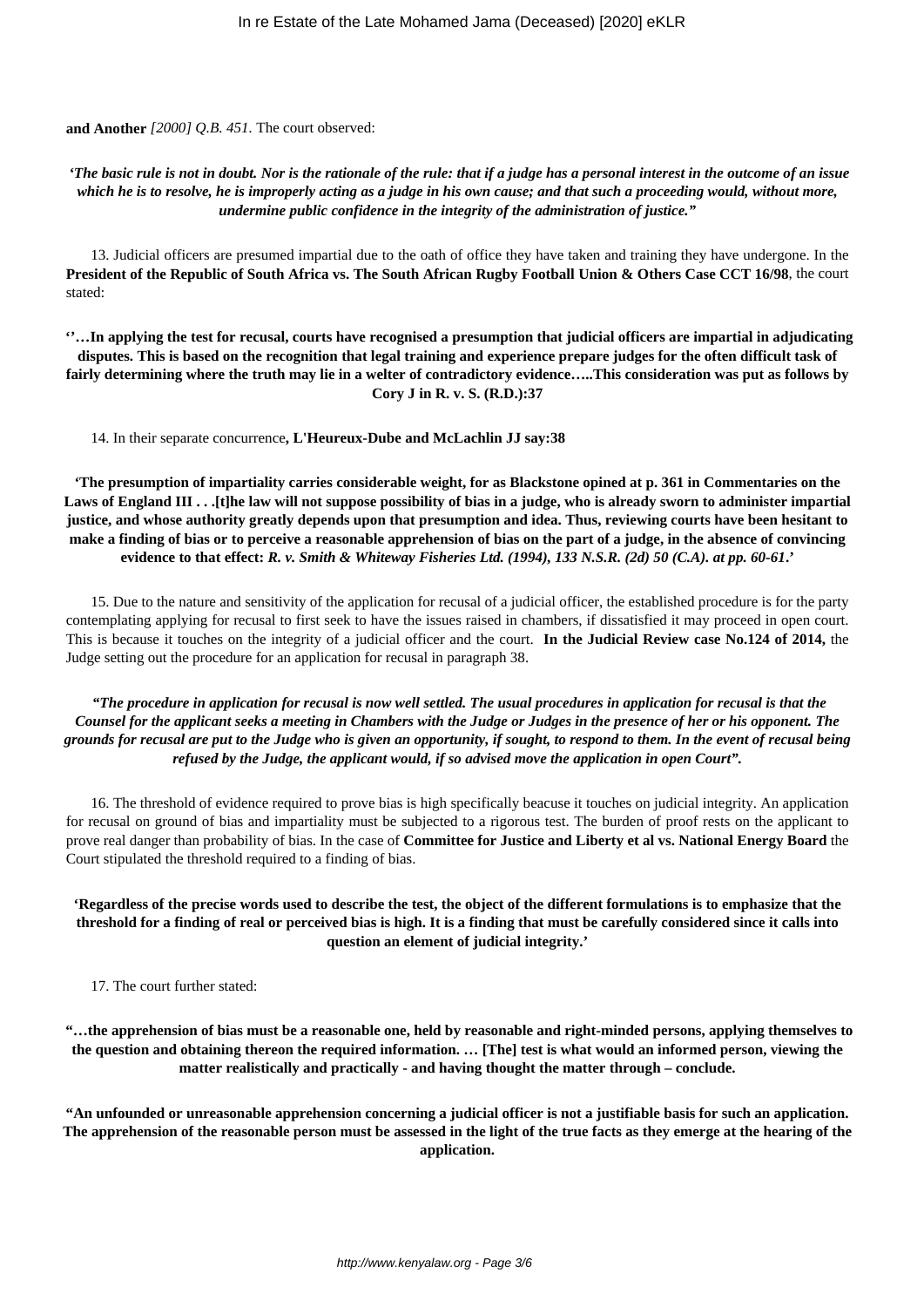18. In conclusion the court held:

**"It follows from the foregoing that the correct approach to this application for the recusal of members of this Court is objective and the onus of establishing it rests upon the applicant. The question is whether a reasonable, objective and informed person would on the correct facts reasonably apprehend that the judge has not or will not bring an impartial mind to bear on the adjudication of the case, that is a mind open to persuasion by the evidence and the submissions of counsel. The reasonableness of the apprehension must be assessed in the light of the oath of office taken by the judges to administer justice without fear or favour; and their ability to carry out that oath by reason of their training and experience. It must be assumed that they can disabuse their minds of any irrelevant personal beliefs or predispositions. They must take into account the fact that they have a duty to sit in any case in which they are not obliged to recuse themselves.**

19. The first test in an application for recusal on ground of bias is the establishment of real danger, the possibility rather than probability of bias. The Court of Appeal in the case of **Uhuru Highway Development Ltd. vs. Central Bank Of Kenya & 2 Others Civil Appeal No. 36 of 1996** held:

*"Except where a person acting in a judicial capacity had a pecuniary interest in the outcome of the proceedings, when the Court would assume bias and automatically disqualify him from adjudication, the test applied in all cases of apparent bias was whether having regard to the relevant circumstances, there was a real danger of bias on the relevant member of the tribunal in question, in the sense that he might unfairly regard or unfairly regarded with favour or disfavor the case of a party to issue under consideration by him: the real test is in terms of real danger rather than real likelihood to ensure that the Court is thinking in terms of possibility rather than probability of bias...*

20. To sustain an application for recusal on ground of bias, the person apprehending bias must be a thoughtful and wellinformed independent person who is aware of the law and all the facts and circumstances pertaining to the issue. The Supreme court In **Jashir Singh Rai & 3 others v Talchan Singh Rai & 4 others (2013)eKLR,** cited with approval the case of **Pewy v Schwarzenegger 67,F 3D 1052(9<sup>TH</sup> circ February 2012)** where the court described the qualities required of the person apprehending bias. It stated thus:

# **'the test for establishing judge's impartiality is the perception of bias of a reasonable person, this being a well-informed thoughtful observer who understands all the facts and has examined the record and the law and thus unsubstantiated suspicion of personal bias or prejudice will not suffice.'**

21. The second test in an application for recusal of a judicial officer on ground of bias, is the double reasonableness test. Both the person and the apprehension of bias must be reasonable in the circumstances of the particular case. In **South African commercial catering & allied workers union & another v Irvin & Johnson Limited sea Food Division Fish processing case CT 2 of 2000,** the Court applied a double requirement of reasonableness test to the issue of bias in a recusal application. The court stated thus:

## **'The court in** *sarfu* **alluded to the apparently double requirement of reasonableness that the application of the test imports. Not only must the person apprehending bias be a reasonable person, but the apprehension itself must in the circumstances be reasonable.'**

22. In the instant application, the applicant has apprehended bias on my presence in a wedding of the respondent's son. He concluded the respondent must have invited me to officiate the wedding and therefore was my close friend. My views on the circumstances of my presence in the wedding were not sought. As judicial officers, we only express ourselves through our rulings and judgments. I am constrained to briefly explain the circumstances.

23. My ancestral home is in Malindi, in Kilifi County. My first time to set foot in Isiolo was in September 2016 when I was posted to this station. As a Kadhi, my friends are those are I interact with in line of duties, mainly Sheikhs, Imams and some clan elders, the court stakeholders. Most Imams officiate marriages under my supervision and authority. I often give sermons and lead prayers in some mosques. Most marriages are officiated by the Imams, sometimes when requested, I also officiate some. Under the Marriage Act and Muslim marriage rules, a Kadhi is conferred with jurisdiction to officiate marriages for Muslims. The Imam of Masjid Nur, Bula Pesa – Isiolo (carwash), Sheikh Ahmad Daud invited me to attend a wedding near his Masjid that I help to lead prayers Fridays. I agreed. This is the Imam of the nearest Masjid to the respondent's home. I attended the wedding. He officiated it.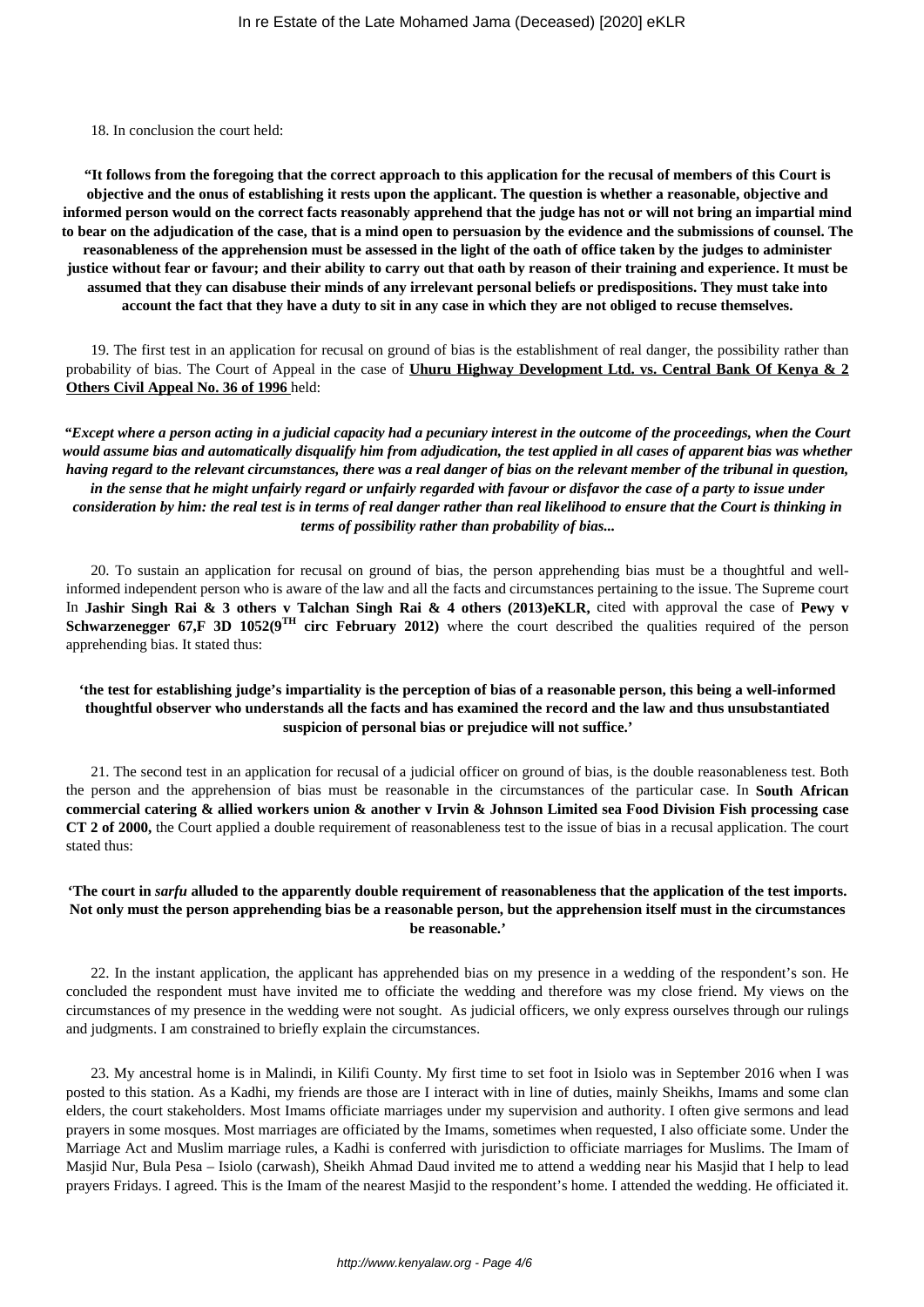I made the marriage sermon. I realized it was the respondent's son wedding only when I had reached at the house. If I had left, the people would have been offended. I give sermon in their mosque most Fridays and accepting invitation is an obligation and a duty under Islamic law, more so to a religious leader and scholar.

24. This information could have been easily established if it had been sought by the applicant, or minor enquiries made especially among people who had attended the wedding, the Imam of Masjid Nur, Bula Pesa – Isiolo or any Imam, Sheikh or elder in Isiolo. Kadhis, under section 49 and 57 of the Marriage Act No. 14 of 2014 and section 4 of the Muslim marriage rules (Legal Notice No. 288 of 1<sup>st</sup> December, 2017) have jurisdiction to officiate and register Muslim marriages. Indeed, pre and post-Independence Islamic tradition in Kenya leaves no doubt on Kadhis' role in officiating Muslim marriages. I have and normally do officiate some marriages and register all marriages done in Isiolo Town. Even where a Kadhi officiates a marriage, he does it as an officer of the court vested with powers to so do. It cannot be construed as a friend of any of the parties to the marriage.

25. Neither the respondent nor his son invited me to officiate or attend his son's wedding. It is not true that I officiated the wedding. The wedding was actually officiated by the Imam of the closest Masjid to the respondent. It is not true the respondent is my friend, let alone a close friend. A close friend, to paraphrase **Thesaurus**, can be understood as *'somebody who you can talk to about everything, who makes you feel comfortable without fear of judgment. A close friend can also be someone who is always there for you, who cares about your wellbeing.'* **Tercmoord.eu** describes a close friend as '*somebody you can be open with and relate to on personal issues, someone you don't need to invite home because he or she at any time is allowed into your house.'* It is not true I engage with the him on a personal level. Nothing in the affidavit in support of the application or submissions by the applicant through his advocate cite any other instance, where he or anybody saw me with the respondent anywhere alone or with others. This is simply because it never happened.

26. Would any reasonable person, especially a Muslim from Isiolo, seeing a Kadhi in a wedding, invited by his fellow sheikh, apprehend bias" Does appearance in a wedding in Isiolo establish close relationship or a communal duty" How would the people of Isiolo have felt had the Kadhi left the ceremony after all were converged for a wedding ceremony" Wouldn't it have been problematic on the integrity of the court, if the Kadhi had abruptly left in the middle of a wedding ceremony" Probability of bias would remotely be possible if the Kadhi had officiated a marriage and the issue in dispute between the parties was directly related to the marriage. This is not the case in this instance. No reasonable person having regard to all these facts and in such circumstances, would comprehend even the probability of bias.

27. The timing of the application does not assist the applicant. The marriage took place in March 2020. The court resumed operations in June 2020. In August 2020 the applicant filed two other applications. One, a Preliminary objection was given priority. The applicant apparently must have had this knowledge that I attended the wedding. All this time, since March 2020, he elected not to disclose that knowledge or apply for my recusal. It was conveniently made in September and strategically immediately after delivery of the ruling on his preliminary objection after realizing his application had not succeeded. An application for recusal on ground of bias must be raised at the earliest opportunity. It cannot be raised merely as a result of failure to win an application or case. A judicial officer applying the law to the facts, unless the law clearly requires a different course, does not qualify as evidence of partiality or bias. In **Judicial review No 124 of 2014, petition No 172 of 2014,** Odunga J, stated thus:

**'A litigant seeking disqualification of a judge from sitting on the ground of appearance of bias, must raise the objection at the earliest opportunity... a litigant who has knowledge of the facts that gave rise to apprehension of possibility of bias of bias ought not be permitted to keep his objection up his sleeve until he finds that he has not succeeded. The court must guard against litigants who all too often blame their losses in court cases to biases on the part of the judge. Success of failure of the government or any other litigant is neither ground for praise nor for condemnation of a court. What is important is whether the decisions are good in law, and whether they are justifiable in relation to the reasons given for them… a litigant ought not be permitted the liberty of participating in legal proceedings on condition that the court makes orders in its favour.'**

28. Even if there had been a perception of bias (which there was none), the applicant waived his right to apply for recusal when he failed to raise it at the earliest opportunity.

29. The application fails the double reasonableness requirement test. It failed to demonstrate probability let alone possibility of bias. It failed to establish the Kadhi had any interest in the matter, pecuniary or otherwise. The alleged facts are not entirely true and put out of context. It is a clear abuse of the court process and lacks merit. It is hereby dismissed.